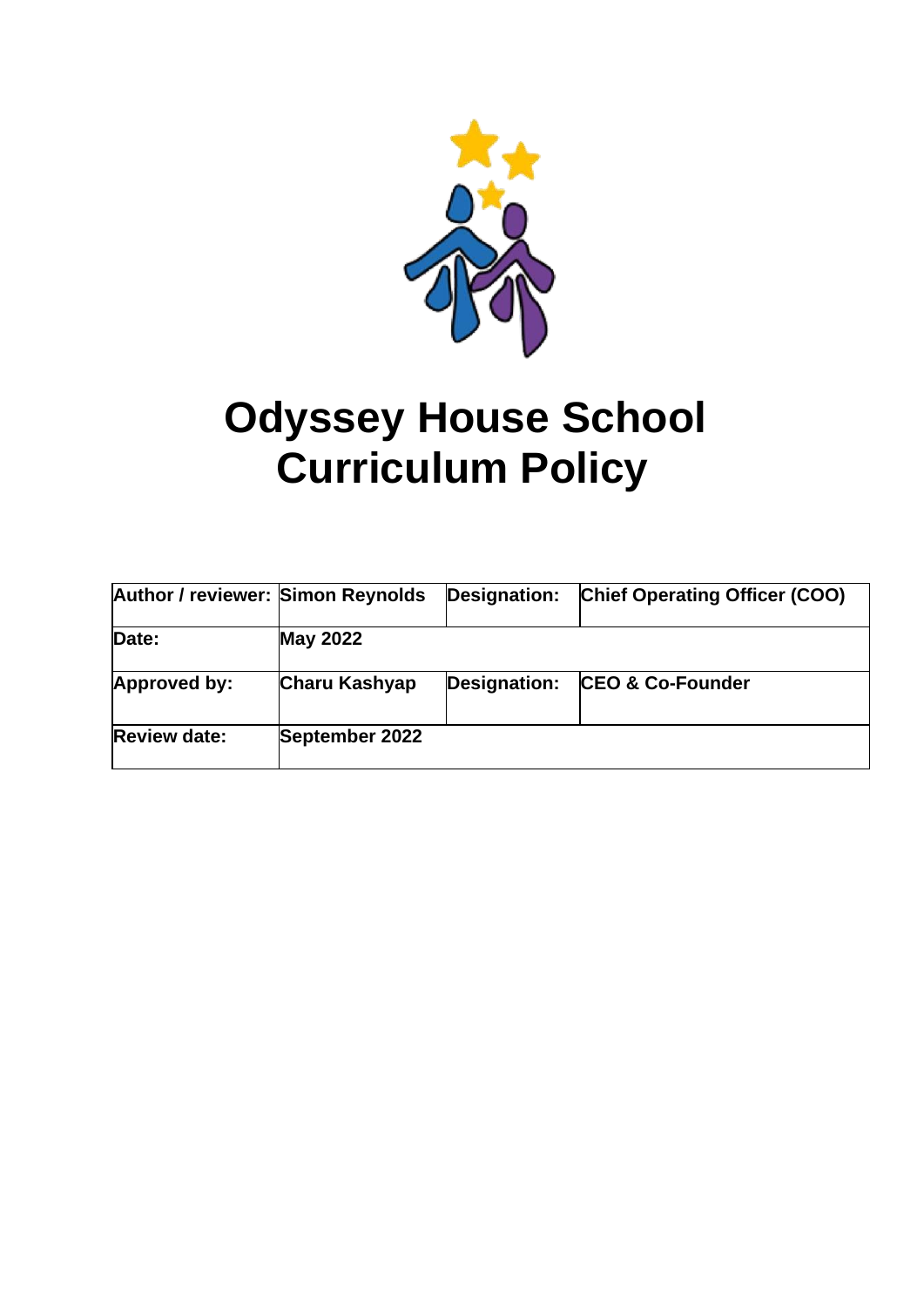## **Contents**

#### **1. Introduction**

1.1 Policy Context & Rationale

#### **2. Curriculum Intentions & Impact**

- 2.1 Intentions
- 2.2 Impact

### **3. Curriculum Overview**

- 3.1 Summary Overview
- 3.2 Planning the curriculum
- 3.3 The core curriculum
- 3.4 The extended curriculum
- 3.5 The curriculum for personal development
- 3.6 Curriculum enrichment

#### **4. Odyssey Pathways**

This policy links with policies for:

- Individual subjects
- Schemes of work and programmes of study for each subject
- Assessment
- SMSC
- Careers Education and Guidance

This policy should also be read in conjunction with:

- Key Stage Curriculum Overviews
- Key Stage Curriculum Content Overviews and benchmarked Age-Related **Expectations**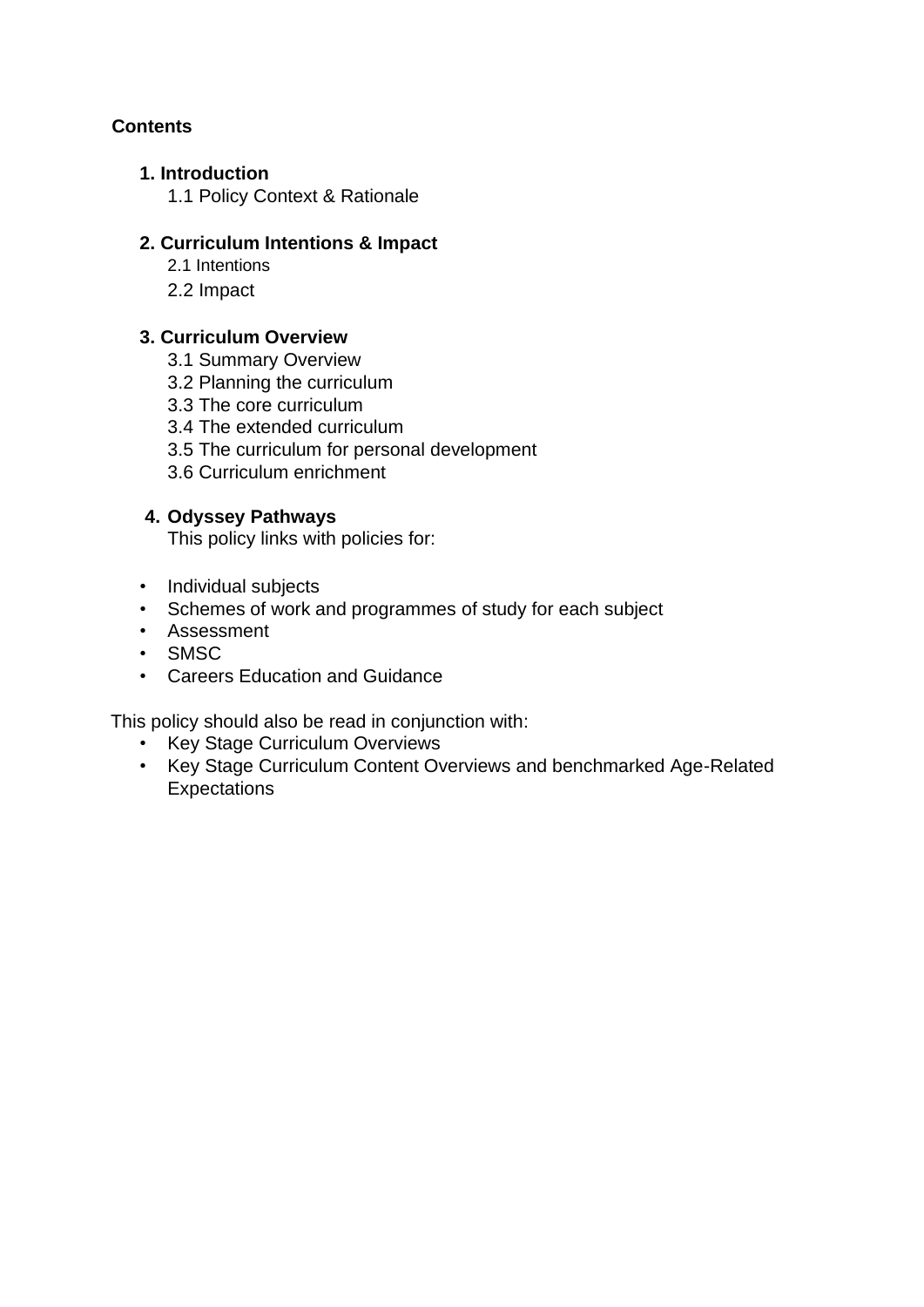# **1.Introduction**

#### **…1.1 Policy Context & Rationale**

Odyssey House School provides for pupils in Key Stages 2, 3, 4 and 5 who need nurturing through their educational journey. This may include children with social, emotional, and mental health needs, for example:

- $\mathcal F$  those who are not thriving in their current educational placement
- those with some mild behaviour difficulties
- those who refuse to attend school
- previously home-educated children
- $\infty$  and those with learning difficulties such as dyslexia, dyscalculia, and developmental coordination disorder (dyspraxia).

Odyssey House is an independent school that gives its pupils specialist teaching and therapeutic support tailored to suit their individual needs. At Odyssey House School pupils are in control of their education journey. They can either stay at the school until they are 18 years old, or they may choose to stay for a shorter period with the aim to move on to a school or college of their choice. At the very least, pupils will attend Odyssey House School for a minimum of one year based on regular in-depth reviews of their academic progress and personal development.

Assessment is central to the work of Odyssey House School. We use a range of initial assessments to determine the exact needs of pupils who will attend, as well as those who will be served by the Odyssey IN2SCHOOL programme (education reengagement). This latter provides a specialist curriculum designed specifically to reengage pupils who have been out of education or are at risk of exclusion. Through the expertise of staff and as subject experts, we continue to assess and provide input and guidance to Odyssey House School pupils and staff, usually at the school.

On entry to the school, the initial focus is to ensure that the pupil settles into the education routine and starts to build key attachments with staff. As part of this process, further assessments are made of pupils' educational needs. These include academic assessments such as in numeracy and literacy as well as other assessments which consider the child's personal development, social, and emotional well-being. This enables us to have a more rounded picture allowing us to build a bespoke package tailored to each pupil's education journey to success.

Assessments continue throughout pupils' time at Odyssey House to ensure provision is tailored to drive their progress effectively. The initial and subsequent assessments inform each pupil's individual learning and support plan (Guiding Star) which, in turn, enables a challenging but relevant curriculum to be developed for them. (See diagram 1 below). The plan will be reviewed termly as a minimum.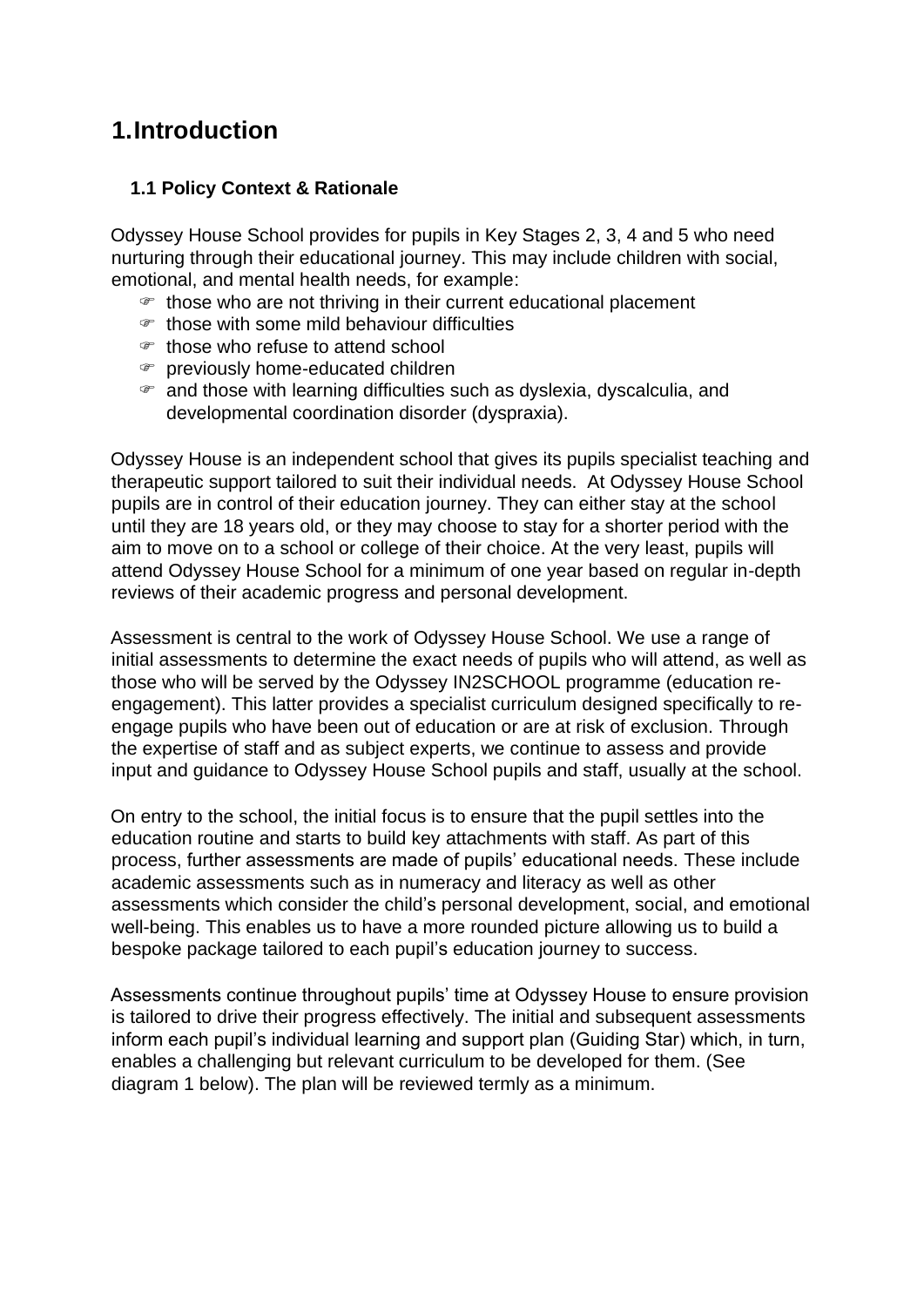Parents are closely involved from the initial assessment right through to the pupil's transfer from Odyssey House School. We believe the most successful outcomes for individuals are based on a strong partnership between parents and Odyssey House School staff, and close liaison with the receiving school/college/placement.



### **Diagram 1: Generation of a pupil's personal learning support plan (Guiding Star)**

Each pupil's PLSP (Guiding Star) is developed by integrating the outcomes of the assessments, together with parents' contribution, previous and ongoing assessments, and school information, with the Odyssey House School curriculum.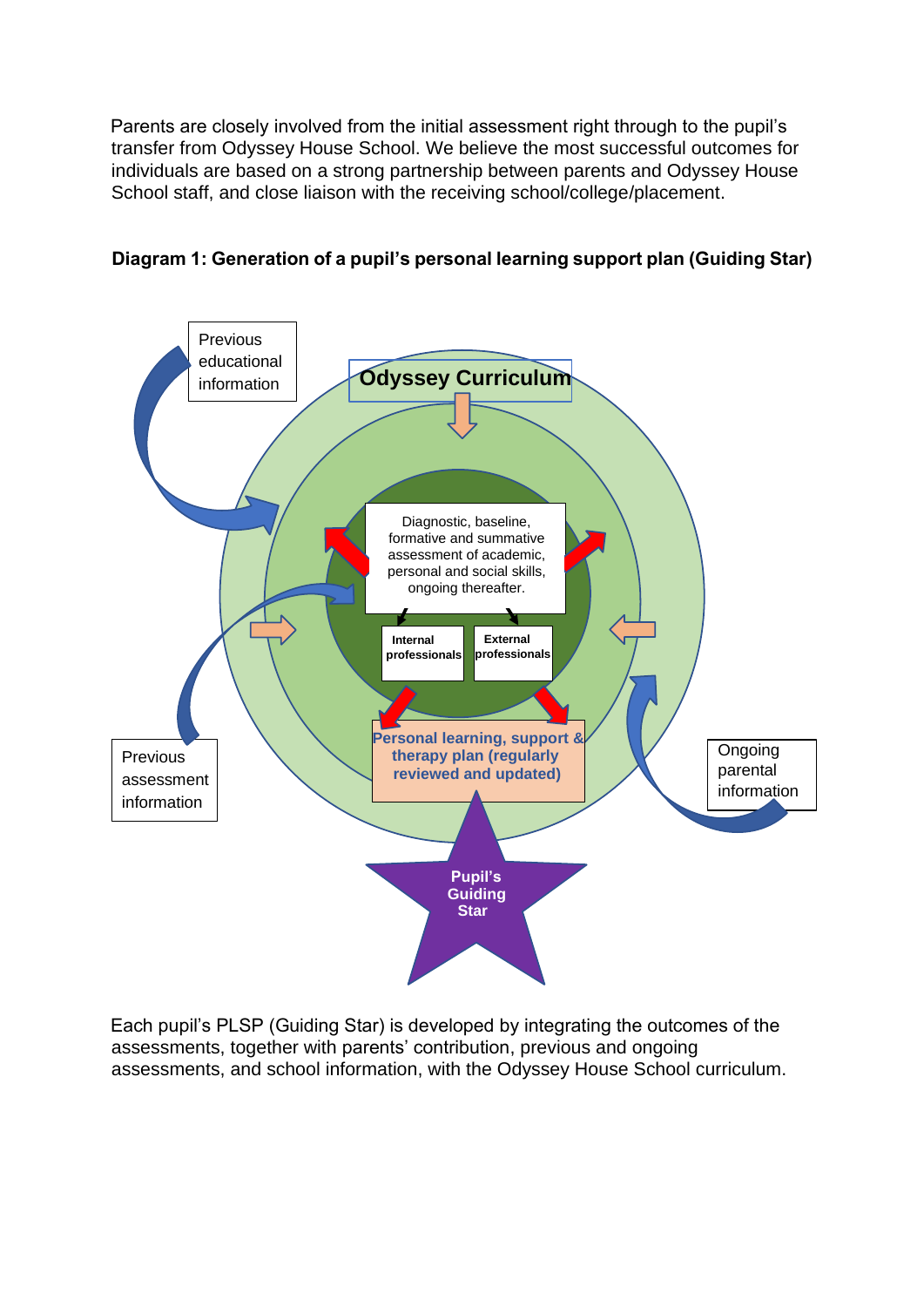# **2.Curriculum Intentions & Impact 2.1 Intentions**

Odyssey House School intends to:

- provide pupils with an exciting, rigorous, and interesting range of challenging learning experiences and opportunities, through both the core and extended curricula
- recognise the individual needs and talents of all pupils and facilitate the development of their intellectual, moral, physical, social, spiritual, cultural, creative, and personal capacities through explicit teaching and the implicit ethos of the school
- ensure that the curriculum reflects statutory requirements and guidance, but is flexible and relevant to pupils' varying needs
- systematically measure, assess, and record the progress of each pupil from entry and throughout their time at Odyssey House School, and use this information to tailor their curriculum and support to ensure effective progress
- set achievable but challenging targets that promote an ethos of continual improvement and self-recognition of value in each pupil
- prioritise core skills and address any gaps in learning.

#### **2.2 Impact**

The impact of the Odyssey House School curriculum is to enable pupils' to:

- become successful learners who enjoy learning, make progress, and achieve well
- become confident individuals and responsible citizens, who live safe, healthy, and fulfilling lives and make a positive contribution to society
- develop positive self-esteem, a sense of worth and respect for themselves and others, and achieve personal well-being
- develop their curiosity, problem-solving and thinking skills
- improve their skills, knowledge and understanding in literacy, numeracy, and science
- improve their skills, knowledge and understanding in all other subjects
- develop their speech, language, and communication skills, and communicate with and relate to others effectively and constructively
- access and use technology effectively and safely
- understand and positively influence the world in which they live
- develop physical understanding and ability
- appreciate and enjoy aesthetic and creative activities
- extend their spiritual, moral, social, and cultural development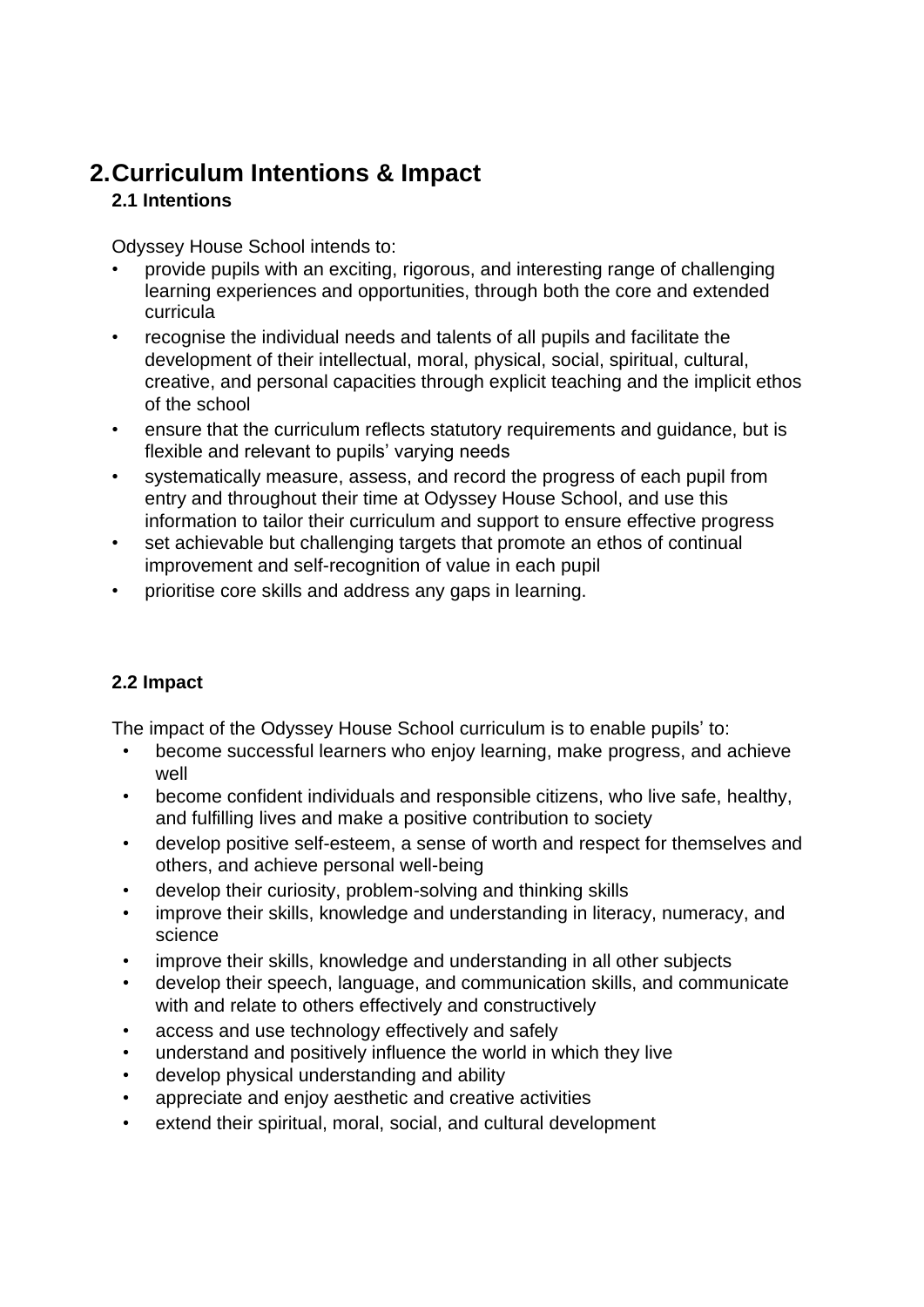develop a thirst for learning.

# **3. Curriculum Overview …..3.1 Summary overview of the curriculum**

Odyssey House School is committed to providing a broad, balanced, and relevant curriculum for its pupils.

At Key Stage 2, pupils follow a broad and balanced curriculum aligned to the National Curriculum and includes all the areas of learning required by the Independent School Standards. It is assessed against published Age-Related Expectations.

At Key Stage 3, pupils follow a broad and balanced curriculum based on the National Curriculum and includes all the areas of learning required by the Independent School Standards. (See diagram 2). It, too, is assessed against published Age-Related Expectations following individual flightpaths determined by end of Key Stage 2 assessments where available.

At Key Stage 4, a diet of GCSE, Entry Level, Level 1 and Level 2 and Functional Skills awards (Pearson, AQA and OCR) are provided to suit each individual and include the core subjects required. Other accreditation, for example provided by, AQA Unit awards, STEM, CREST, ASDAN and short courses will be offered as needed.

At Key Stage 5, a bespoke study programme is provided for students whose gaps in learning were not narrowed sufficiently by the end of Key Stage 4. Students can prepare for GCSEs or other accredited courses, including re-sits, or follow a combination of vocational and academic programmes. The offering at Key Stage 5 is not a Sixth Form entry but an opportunity for pupils who may wish to take additional GCSEs or have the opportunity for more catch-up time to enable them to undertake qualifications / credits up to GCSE levels.

All pupils regardless of age, ability and needs, have access to an education which has the breadth and range expected by national frameworks. The amount of time spent on each subject will be based on priority needs, on the age of the pupil and, for those in Key Stages 4 and 5, to meet subject specification requirements.

Curriculum planning is rigorous and ambitious. Each pupil's personalised curriculum is developed from information gained from the Odyssey House School assessments and information from parents and the pupil's previous setting and assessments. Our intent is that everyone's curriculum will give them the knowledge, skills, support, and personal development they require for a successful future in education or employment.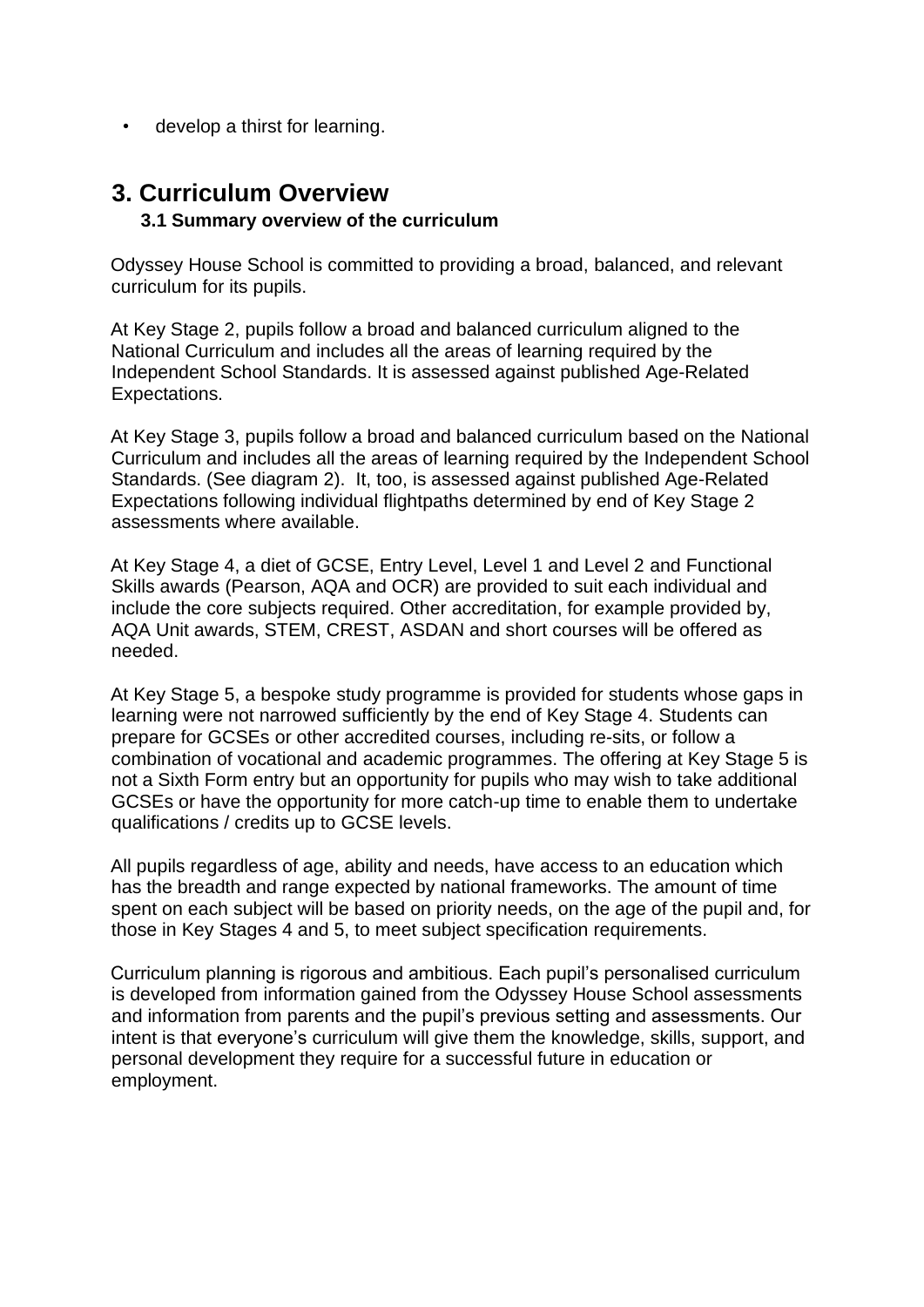Intrinsically tied in with the curriculum is its effective implementation. This is achieved through closely monitored and supported high quality teaching, suitable resources, and ongoing assessment to help pupils embed and use their knowledge widely, and to check understanding and inform teaching.

The impact of our strong curriculum, teaching and support is that pupils achieve well. They develop their skills and knowledge across the curriculum and can apply them in a range of contexts and cross-curricular work. They read widely and often, with fluency and comprehension. The curriculum encompasses three important streams.

Firstly, it emphasises the core subjects to help pupils fill gaps in prior learning and move forward to make effective academic progress. It also exposes pupils to new subjects to expand their intellectual repertoire.

Secondly, it engages pupils through an active, dynamic approach which makes links between subjects to extend, deepen and embed their learning. Some of these subjects are combined and taught through themes and topics, such as 'the value of friendships' or 'culture, identity and place'.

Thirdly, the curriculum both explicitly and implicitly supports pupils' personal, social, emotional, spiritual, moral, and cultural development (SMSC). Aspects of SMSC are infused within the day-to-day operation of our school; incorporated through the curriculum, both in content included in subject schemes of work and through other planned learning opportunities in the school. They are captured in our written aims and expressed in the ethos and behaviour of everyone.

This is achieved through the ethos of Odyssey House, through taught lessons in personal, social, health and citizenship education, with constant support for pupils' well-being and resilience. (See diagram 2)

#### **Diagram 2: Curriculum Overview**

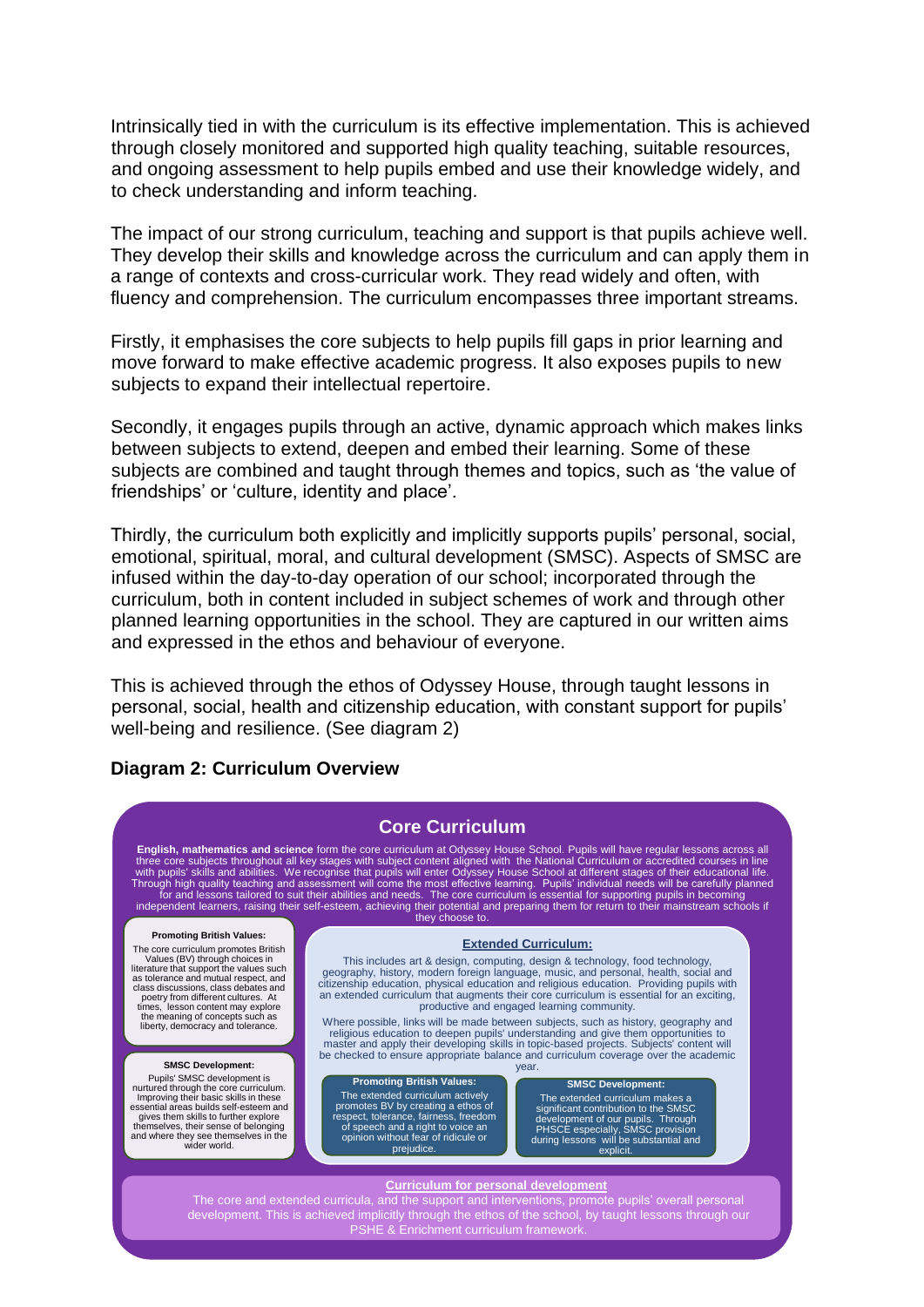The curriculum policy and schemes of work are reviewed annually to ensure that they are properly effective and up to date with national developments. Underpinning our curriculum is the conviction that all adults must be aware of pupils' strengths and difficulties, and work in conjunction with them, their parents and other professional agencies to:

- safeguard pupils and ensure their well-being, as well as the safety and wellbeing of staff
- foster a secure, safe, stimulating and enriching educational environment
- hold high expectations of pupils for academic achievement, behaviour and personal development
- incorporate multi-professional advice and support into their planning for the benefit of each individual pupil.

The expectation at Odyssey House School is that teachers make the education of their pupils their first concern and are accountable for achieving the highest possible standards in work and conduct. Teachers act with honesty and integrity, have strong subject knowledge, keep their knowledge and skills as teachers up to date, are selfcritical, forge positive professional relationships, and work with parents in the best interests of their pupils. Teachers will, always, adhere to the Teachers' Standards. The Teachers' Standards can be found on the GOV.UK website: <https://www.gov.uk/government/publications/teachers-standards>

#### **3.2 Planning the curriculum**

The curriculum can be clearly categorised into three streams as shown in diagram 3: the core curriculum, the extended curriculum, and the curriculum for pupils' overall personal development. Learning opportunities will be presented through a range of approaches, such as enquiry, active and practical learning, and will take account of pupils' varying learning styles. Wherever curriculum planning is explicit, adjustments will be made for each individual pupil's learning needs and the support required, as identified by ongoing assessments.

At Odyssey House, to support the flexibility required by our students, we present our curriculum in the areas of learning required by the Independent School Standards. The diagram below shows, however, how these links with 'traditional' school subjects.

| Regulatory area of<br>learning | National curriculum/accredited subjects.<br>Aspects also embedded throughout |
|--------------------------------|------------------------------------------------------------------------------|
| Linguistic                     | English; MFL                                                                 |
| Mathematical                   | <b>Mathematics</b>                                                           |

#### **Diagram 3: Odyssey House School curriculum delivery**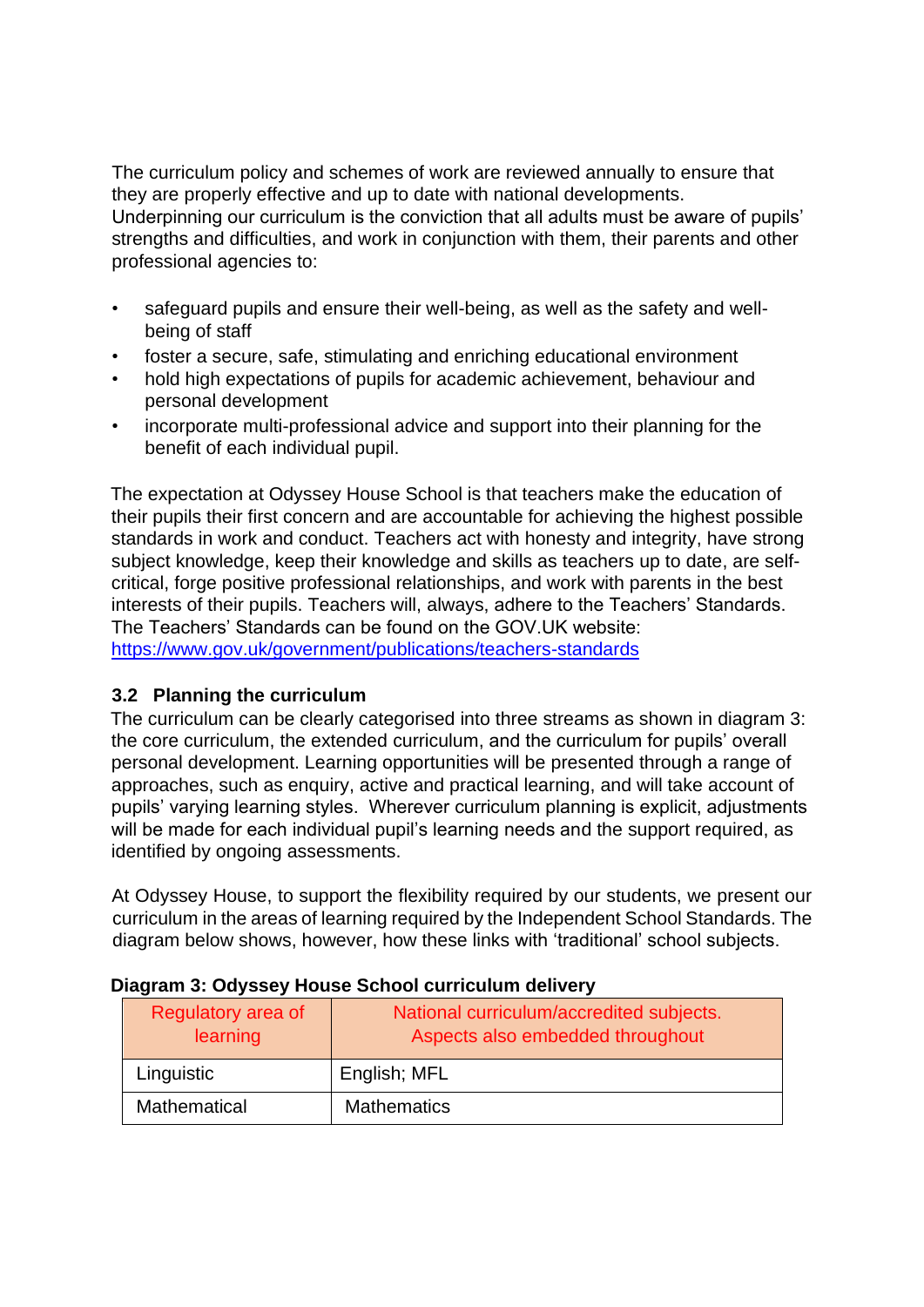| <b>Scientific</b>      | Science                                                                      |
|------------------------|------------------------------------------------------------------------------|
| Technological          | Design & technology; Food Technology; Computing                              |
| Human and Social       | Geography; History; Religious Education;<br><b>Citizenship and Sociology</b> |
| Physical               | <b>Physical Education</b>                                                    |
| Aesthetic and creative | Art and design; Music; Drama                                                 |
| <b>PSHE / Careers</b>  | PSHCE; Citizenship; Careers Education                                        |

#### **Diagram 4: Basic number of allocated lessons for each subject (some variability with the extended curriculum**)

| Independent school standards    | <b>National Curriculum</b>    | KS <sub>2</sub> | KS <sub>3</sub> |                | <b>KS4 KS5</b> |
|---------------------------------|-------------------------------|-----------------|-----------------|----------------|----------------|
| Linguistic                      | English/languages             | 5               | 5               | 5              | 5              |
| Mathematical                    | <b>Mathematics</b>            | 5               | 5               | 5              | 5              |
| <b>Scientific</b>               | Science                       | 5               | 5               | 5              | 5              |
|                                 | (biology, chemistry, physics) |                 |                 |                |                |
| Technological                   | D&T/Computing                 | 2               | $\overline{2}$  | $\overline{2}$ | 2              |
| Human & Social                  | History/Geography/RE          |                 |                 | 5              | 5              |
| Physical                        | Physical education            | 2               | 2               | $\overline{2}$ | 2              |
| <b>Aesthetic &amp; Creative</b> | Art & Design/Music/Drama      | 2               | 2               |                |                |
| <b>PSHE</b>                     | Citizenship/Careers/R/SE      | 3               | 3               | 3              | 3              |
| Option / VOC                    |                               |                 |                 | 6              | 6              |
| <b>Study Skills</b>             |                               | 1               | 1               | 2              | 2              |

#### **3.3 The core curriculum**

This consists of English, Mathematics and Science. The core curriculum forms the foundation on which all other aspects of learning take place. Extending their literacy, numeracy and scientific skills, knowledge and understanding enables our pupils to develop their ability to communicate, engage in other subject areas, solve problems, and think creatively.

Literacy and numeracy are foci. These are taught daily as discrete subjects, with all staff being aware of individuals' targets, and are also cross-referenced in other curricular planning. Careful baseline assessment will enable staff to identify gaps in learning or talents and provide catch-up programmes or extra-challenging work to meet each pupil's particular needs.

Subject matter for the core subjects will be taken from the Odyssey House School schemes of work, each, in turn, based on the National Curriculum or accredited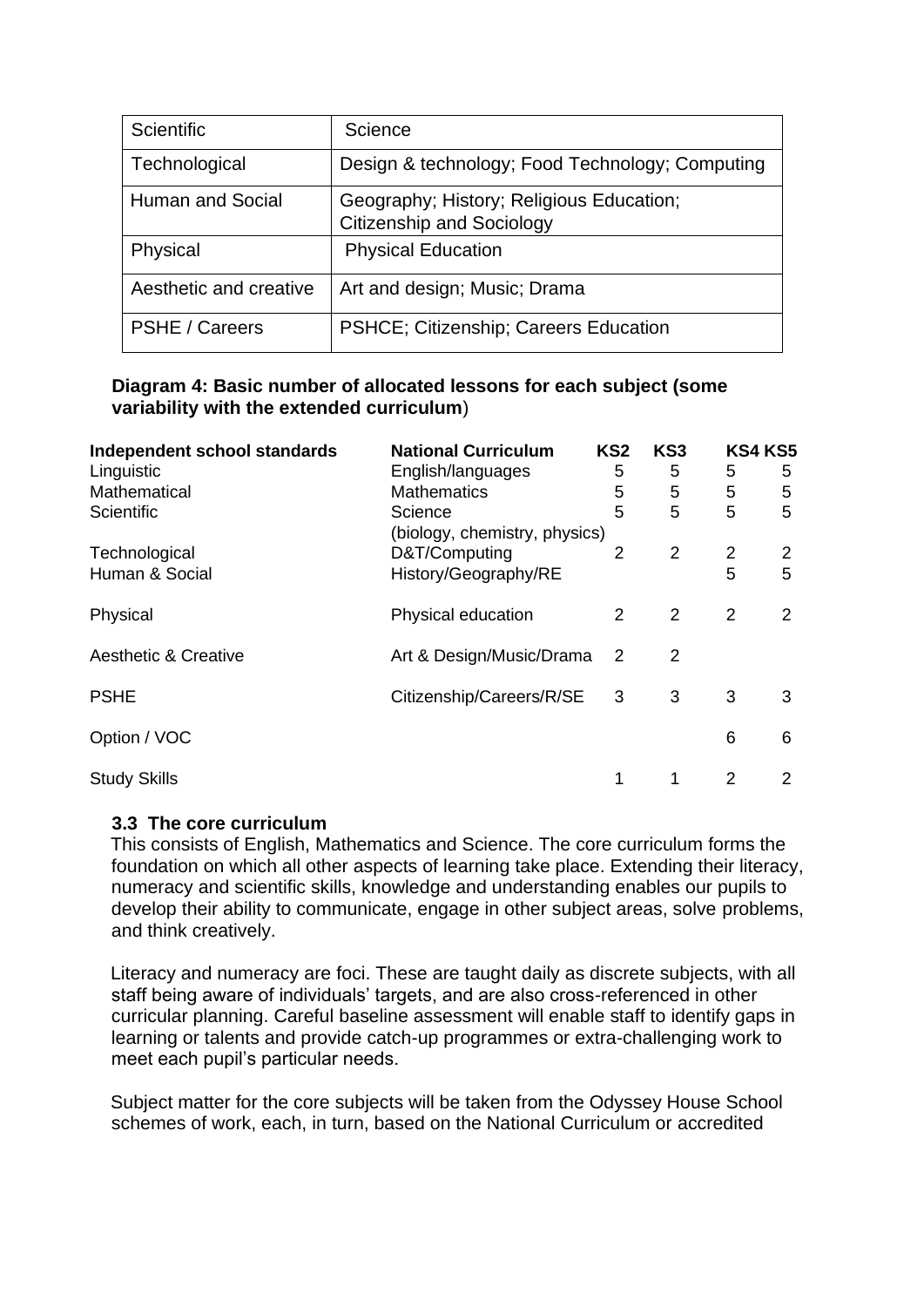courses at the appropriate age and stage. More detail is found in each subject's policy and planning documents.

The actual content of lessons will depend on the prior assessments of each pupil's current level of skills, knowledge and understanding. Consequently, while pupils might be studying the same unit of work, challenging targets for everyone will reflect the next steps required in their personal learning journey. Assessment of their success in this will feed into the next lesson/unit of work's planning.

#### **3.4 The Extended Curriculum**

The Extended Curriculum provides an opportunity for pupils to experience a wealth of different subject areas and see the connections between them. This approach deepens pupils' understanding of each subject and enables them to apply the skills learned in other areas, particularly literacy.

The curriculum for these subjects follows the Odyssey House schemes of work, based on National Curriculum guidance, accredited courses, and vocational awards as relevant. However, subjects may, at times, be combined and taught through themes and topics, for example, PSHCE with religious education, or technology with art and design. To ensure that breadth and balance across the curriculum is maintained, the subject content covered is carefully tracked to ensure that the expected breadth in all subjects is maintained.

#### **3.5 The curriculum for personal development**

Supporting pupils' personal development, including the promotion of British values and their spiritual, moral, social, and cultural development underpins learning across the curriculum. Odyssey House School strongly promotes pupils' personal learning and thinking skills with the aim of pupils becoming successful learners, confident individuals, and responsible citizens of the future.

Where pupils have had difficult experiences in their previous school, this can result in anxiety, a barrier towards school or the pupil falling behind in their learning. Pupils might have an Education and Health Care Plan outlining the specific support required for their needs. Conversely, pupils may struggle with relationships or anxiety in school because they find learning easier than their peers, which can be resented.

Odyssey House School aims to address all such issues through its small classes, supportive and needs-led provision of interventions, careful planning, and flexibility. We emphasise mindfulness, well-being, and resilience in everyone. We do not fit the pupils to our curriculum and provision; we tailor our curriculum and provision to fit the pupils. At times, this will require a flexible approach to the timetable, for example, for those pupils who might previously have refused to attend school.

However, the overriding objective is for young people to leave Odyssey House School with a high level of self-esteem, confidence in their ability to learn and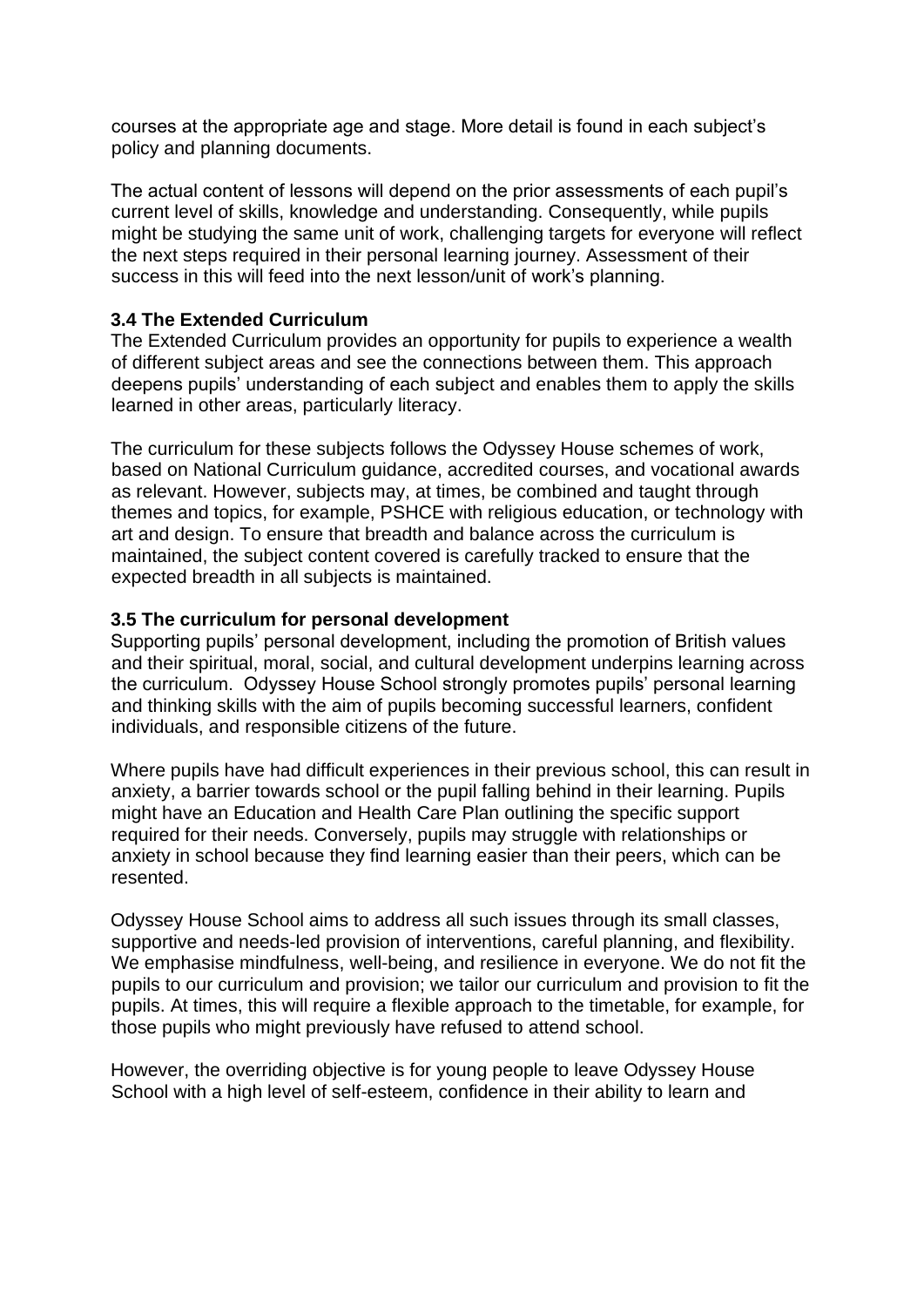develop further and to be able to engage positively and productively in their next educational setting or in employment.

Personal, social, health and citizenship education (PSHCE) is taught through a coherent, planned and progressive program of study for all year groups. However, we recognise that successful personal development stems from a wider provision, which includes:

- constructive relationships with staff
- appropriate daily routines in school
- assemblies and community meetings to give pupils a voice
- curriculum enrichment through visitors to the school and educational visits
- upholding and actively promoting British values
- the provision of religious education and careers education (see separate policies)
- constructive approaches to behaviour management.

#### i. British Values

We promote 'British Values' in all aspects of our provision and through our explicit and implicit provision for pupils' spiritual, moral, social and cultural development. These aspects permeate the curriculum and support the holistic development of pupils. We recognise that such development is most successful when these values and attitudes are promoted and modelled by the staff. Subjects such as history, English, PSHCE, religious education and current affairs provide excellent vehicles for the direct promotion of British Values.

We have identified 'British Values' to be:

- democracy
- the rule of law
- individual liberty
- mutual respect
- tolerance of different faiths and beliefs
- respect all, including those with Protected Characteristics.

#### ii. Promotion of political views

Partisan political views are not promoted in the teaching of any subject at Odyssey House School. When political issues are brought to the attention of the pupils, we ensure that a balanced presentation of opposing views is offered. This applies:

- while the pupils attend school
- when the pupils are taking part in extra-curricular activities which are provided or organised by or on behalf of the school
- in the promotion at the school, including through the distribution of promotional material, of extra-curricular activities taking place at the school or elsewhere.

#### iii. Spiritual, Moral, Social and Cultural (SMSC) development

The Odyssey House School vision and values have a strong commitment to pupils' spiritual, moral, social and cultural development. We take this to mean: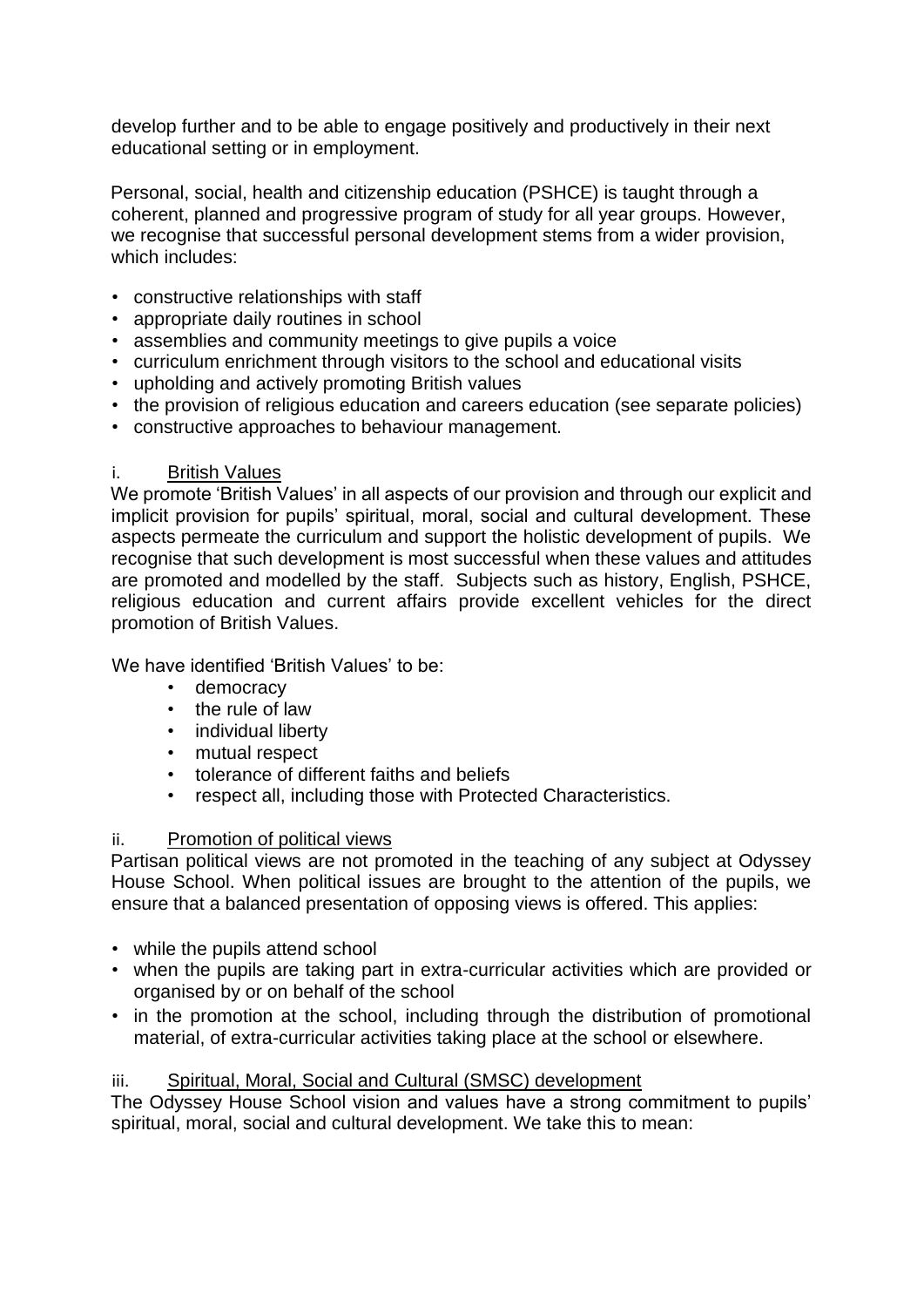**Spiritual development**: the ability to explore beliefs and experience and respect faiths, feelings and values; enjoy learning about oneself, others and the surrounding world; use imagination, creativity and reflection.

**Moral development**; recognition of right and wrong; have respect for the law; understand the consequences of actions; be able to explore moral and ethical issues; and can offer reasoned views.

**Social development**; use a range of social skills appropriate to different contexts; participate positively in the local community; appreciate diverse viewpoints; participate, volunteer, and cooperate with a range of other people in different situations; resolve conflict; appreciate the role of Britain's parliamentary system; and engage with the 'British values' of democracy, the rule of law, liberty, respect and tolerance.

**Cultural development;** appreciate and value diverse cultural influences; participate in cultural opportunities; understand, accept, respect, and celebrate diversity.

Our approach to SMSC ensures that principles are actively promoted which:

- enable pupils to develop their self-knowledge, self-esteem, and selfconfidence
- enable pupils to distinguish right from wrong and to respect the civil and criminal law of England
- encourage pupils to accept responsibility for their behaviour, show initiative and understand how they can contribute positively to the lives of those living and working in the locality in which the school is situated and to society more widely
- enable pupils to acquire a broad general knowledge of and respect for public institutions and services in England
- further tolerance and harmony between different cultural traditions by enabling pupils to acquire an appreciation of and respect for their own and other cultures
- encourage respect for other people, paying regard to the Protected Characteristics set out in the 2010 Act: and
- encourage respect for democracy and support for participation in the democratic process, including respect for the basis on which the law is made and applied in England.

Discriminatory or extremist opinions or behaviours are challenged as a matter of routine. In addition, our approach to SMSC ensures that all pupils will gain an:

• understanding of how citizens can influence decision-making through the democratic process; Appreciation that living under the rule of law protects individual citizens and is essential for their well-being and safety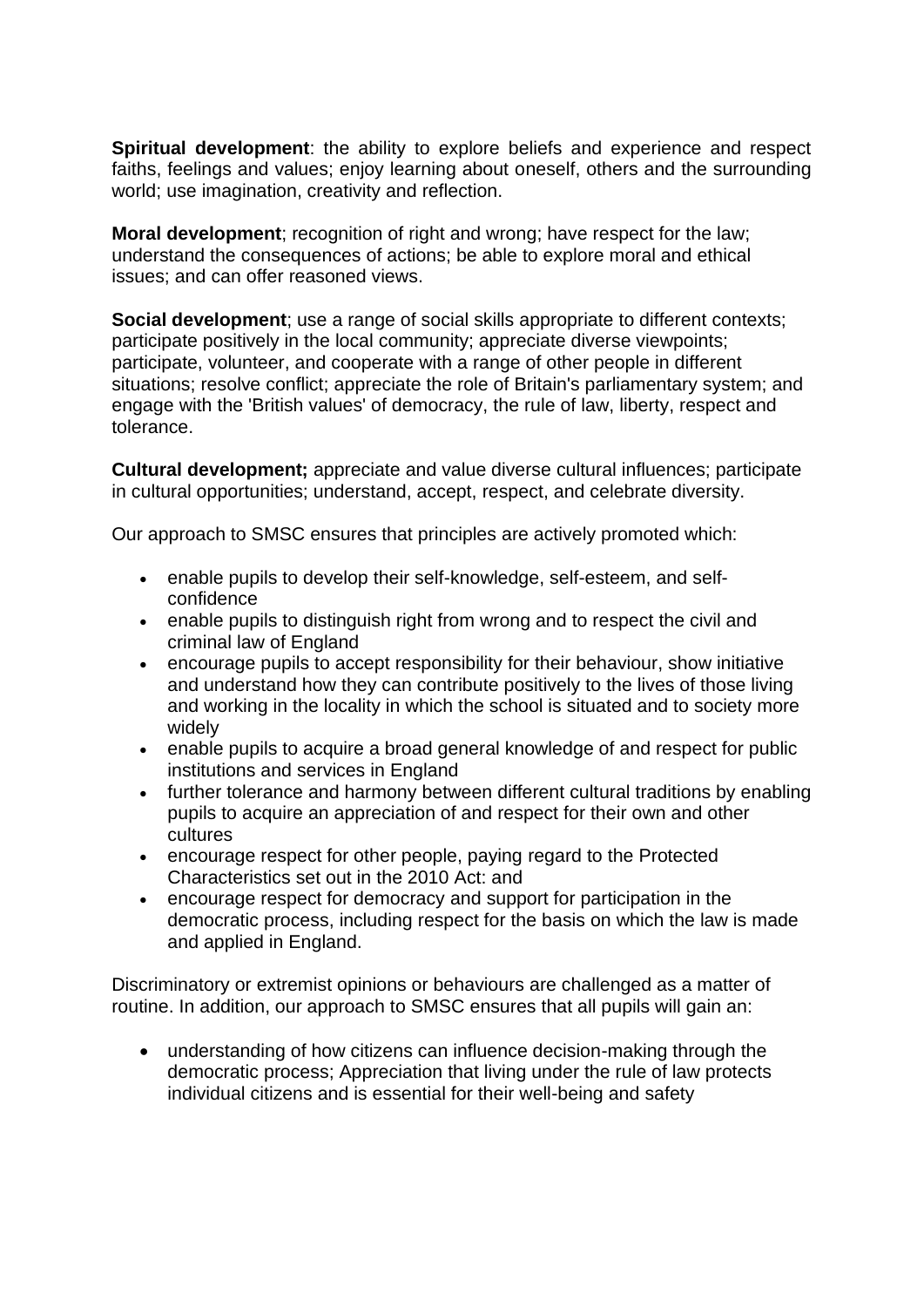- understanding that there is a separation of power between the executive and the judiciary, and that while some public bodies such as the police and the army can be held to account through Parliament, others, such as the courts, maintain independence
- understanding that the freedom to hold other faiths and beliefs is protected in law
- acceptance that people having different faiths or beliefs to oneself (or having none) should be accepted and tolerated, and should not be the cause of urejudicial or discriminatory behaviour, and
- Understanding of the importance of identifying and combatting discrimination.

The provision for pupils' SMSC development is embedded throughout the curriculum and everyday activities at Odyssey House School. All subjects provide excellent vehicles for promoting pupils' SMSC development, for example through collaboration with peers, exploring moral dilemmas in science, learning about different cultural influences in art and history, and appreciating the plight of those less fortunate than themselves in current affairs.

#### **3.6 Curriculum enrichment**

A key approach to curriculum planning at Odyssey House School is to ensure that the pupils find it engaging, that it captures their imagination, gives them opportunities for success and offers learning experiences that broaden their horizon. Hence, curriculum enrichment at Odyssey House School plays a key part in helping bring the curriculum alive and gives new and unique learning experiences to all the pupils.

The curriculum enrichment programme is designed to provide enrichment experiences to all pupils throughout the school year. This includes:

- six cultural enrichment days per academic year
- a half termly after school club offer that includes guided learning opportunities
- one enrichment activity per week as an opportunity for broadening horizons and minds

Every subject area is expected to run a specific trip and visit that links to the subject matter being taught and the intention of the visit/trip is to support and enrich the students' learning. Our intent is that everyone's curriculum will give them the knowledge, skills, support, and opportunities for personal development to ensure that they are able to achieve their 'personal best' and prepare them for their future education and/or employment.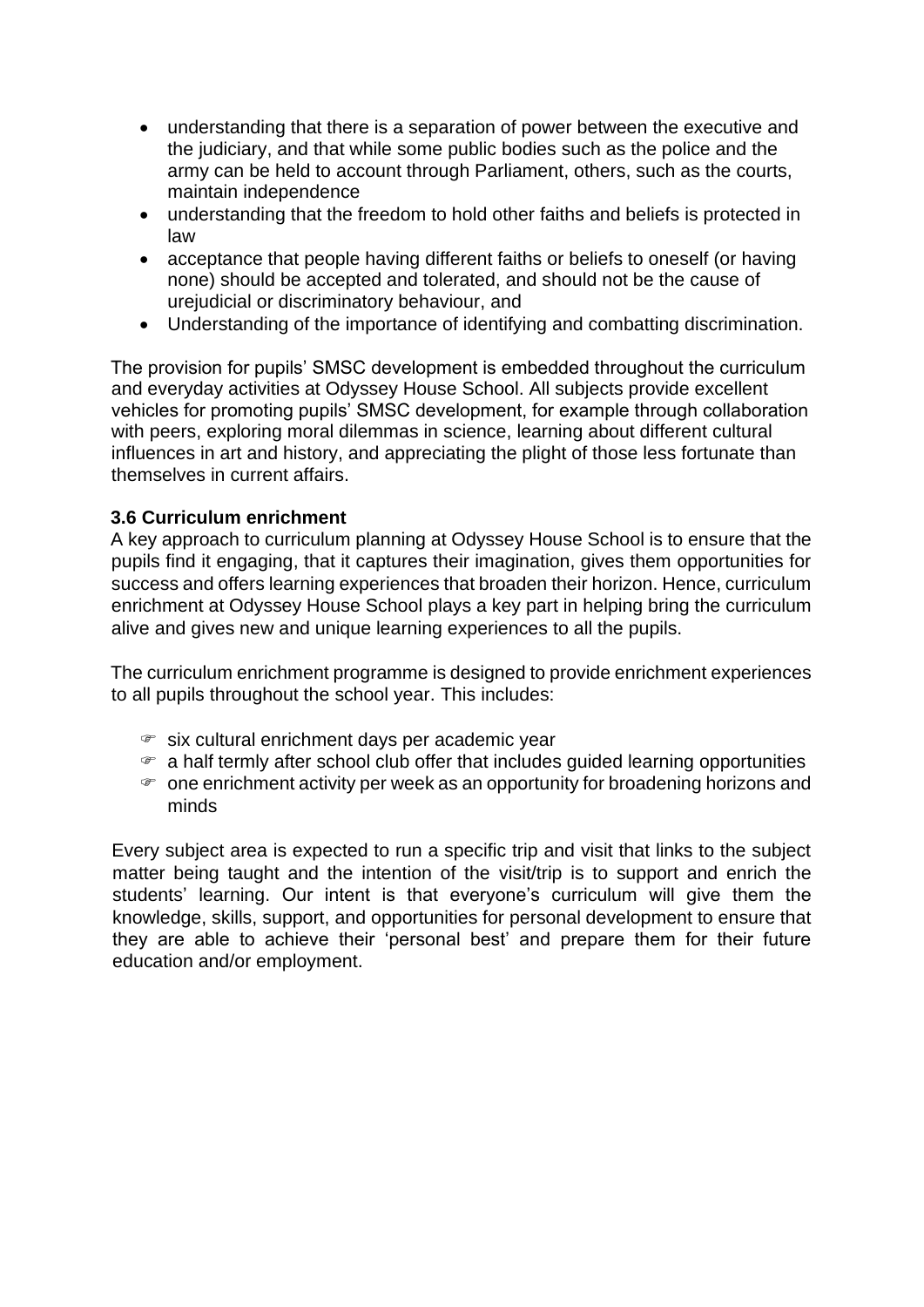# **4. Personalising our offering: The Odyssey Pathways**

Odyssey House School recognises that each pupil is a unique individual with their own strengths. We provide a challenging curriculum for each one, but do not try to provide a 'one size fits all' educational experience. Our curriculum is flexible and fluid providing our learners with the freedom to choose in pursuing their passions, goals, and talents. With this in mind, we have three main pathways which help inspire and guide our students to do the very best they can, academically and personally, during their time with us. These pathways are as follows:

- **Explorer** Pupils explore learning and what they enjoy. Explorers restore their love of learning, fill in gaps and resume making progress. This motivates pupils to engaging with the content and discover it further. There is a strong focus on promoting pupils' personal development, interaction and life skills. This approach is prevalent for pupils in Key Stage 2 but can continue through Key Stage 3 and on to the end of Key Stage 4 if appropriate.
- **Path maker** Pupils refine their choices, skills, and passions in learning. Teaching in subjects and thematic learning deepens and widens, so preparing pupils for the next steps in their statutory education. The focus on promoting pupils' personal development, interaction and life skills is maintained.

This approach is prevalent in Key Stage 3 but exists to some extent for some pupils in Key Stage 2. It can continue to the end of Key Stages 4/5 where students study a combination of academic, vocational, and thematic areas of learning.

**Pioneer** This is prevalent at Key Stages 4/5. Students have a clear vision of their next steps in education or employment and how to achieve it. Teaching focuses on academic and vocational learning, employability, and life skills.

The pathways are fluid between subjects to consider the individual needs of our learners for example a learner could be a Pioneer in mathematics and an Explorer in English. In addition to the above, regular 'drop down days' and curriculum-based visits will be provided to provide interesting and exciting enrichment to the curriculum. These are illustrated as shown below in diagrams 5 & 6.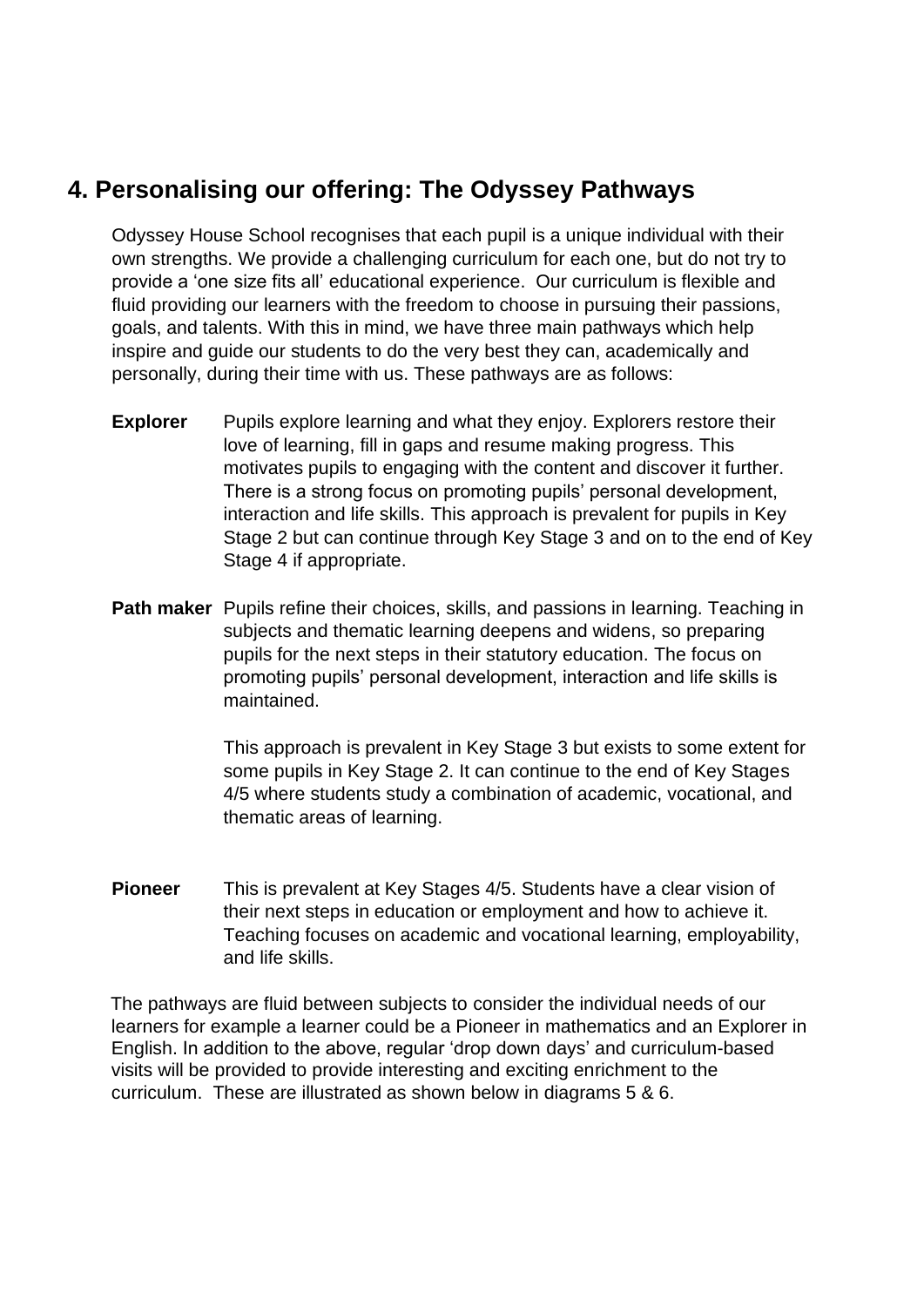#### **Diagram 5: Key Stage 2/3**

#### **EXPLORER**

Core Curriculum (Eng, Ma , Sci) Broad, Balanced Curriculum Thematic focus for most subjects

# PSHE

Personal Development Self-Regulation Mental Health Happiness Mindfulness Resilience

#### **PIONEER**

Core Focus (Eng, Ma, Sci ) Full extended curriculum thematic at times Preparation for Pioneer pathway at Key Stage 4

#### **PATHMAKER**

Core Focus (Eng, Ma, Sci ) Full extended curriculum thematic at times SATs/Flightpaths

Extended Curriculum Curriculum Enrichment – Bringing the curriculum to life!